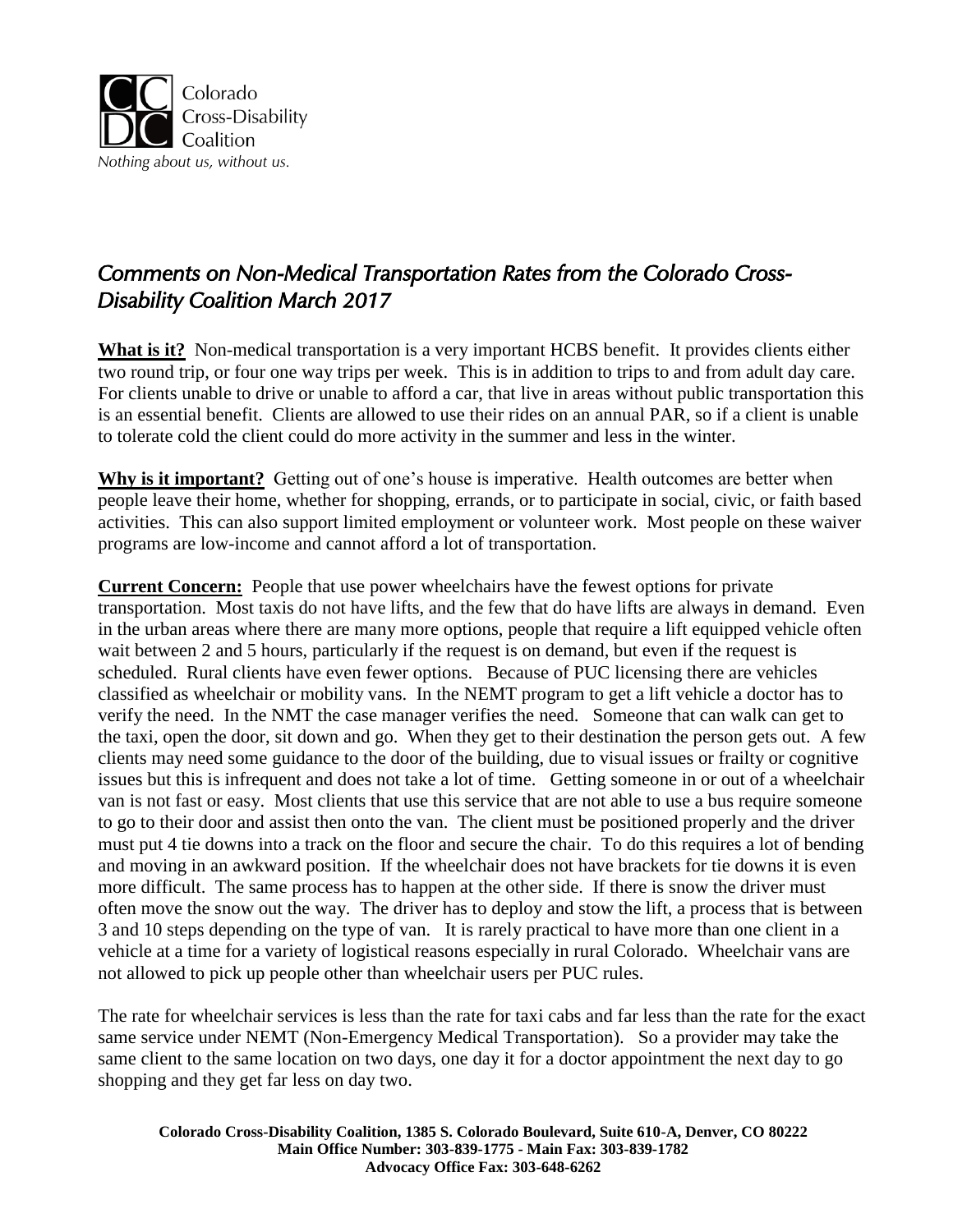### **There are three rate bands for NMT:**

- 1=up to 10 miles \$9.89 per trip (one way)
- $\bullet$  2=11-20 miles \$18.51 per trip
- $\bullet$  3=over 20 miles \$25.21 per trip

A ten mile taxi ride in Denver is about \$30 and maybe more if sitting in traffic. A taxi ride from Colorado Springs to Pueblo (45 miles) is \$110

## **Example showing the inequity:**

A provider in Grand Junction serves client in Pallisade. The provider has to first get to the client (12.5 miles away with no fee for the deadhead time). The provider is taking the client to Grand Junction for errands, church, etc. This trip is 12.5 miles and takes 18 minutes in normal circumstances. The provider also has an average 7 minutes (between 5 and 10 minutes) for loading and another 7 minutes for unloading the wheelchair and stowing and folding the lift.

### *Time involved:*

18 minutes to get to client + 7 minutes to load client + 18 minutes to drive to Grand Junction to location of client activity  $+7$  minutes to load client =50 minutes they get \$18.51 for this one way trip.

If the client is going to do an errand or attend a 45 minute church service the provider may not have another client to transport in that short amount of time. So there may be some dead space and then the process repeats. (A typical taxi could likely find another fare).

With no other job in between, the time spent on this client is likely 145 minutes at with a **total fee of \$37.02.** This is 2.4 hours with an hourly rate of \$15.42. After mileage, there is not even enough to pay minimum wage! Mileage at state NEMT rate of 77 cents a mile is \$19.25. The NEMT mileage leaves \$17.77 for salary or \$7.40 an hour

### **Now let's consider this same service for a person who walks-using a taxi.**

A taxi in Grand Junction charges \$1 per deadhead mile and \$3 per mile (or 30 cents per 1/10 of a mile for trips under 100 miles). They get \$4 for the flag. So for the same service the taxi charge is: \$4 +\$18 from Grand Junction to Palisade + \$37.50 from Palisade to Grand Junction + \$37.50 from Grand Junction back to Palisade. **Total fee of \$97** 

Please consider:

- a) It would be easier for a non-wheelchair taxi that can pick up anyone and do other business to pick up a fare while waiting for the client.
- b) The driver also has close to 15 minutes less work and does not have to do the hard, heavy work of securing a wheelchair.
- c) Wheelchair vans are also less fuel efficient and have additional maintenance costs because of the lift and securement areas.

In other words, it costs more to run a wheelchair van than a regular taxi AND drivers require more training and must be more physically fit. However we pay wheelchair vans 38% of what we pay a taxi for a non-disabled person.